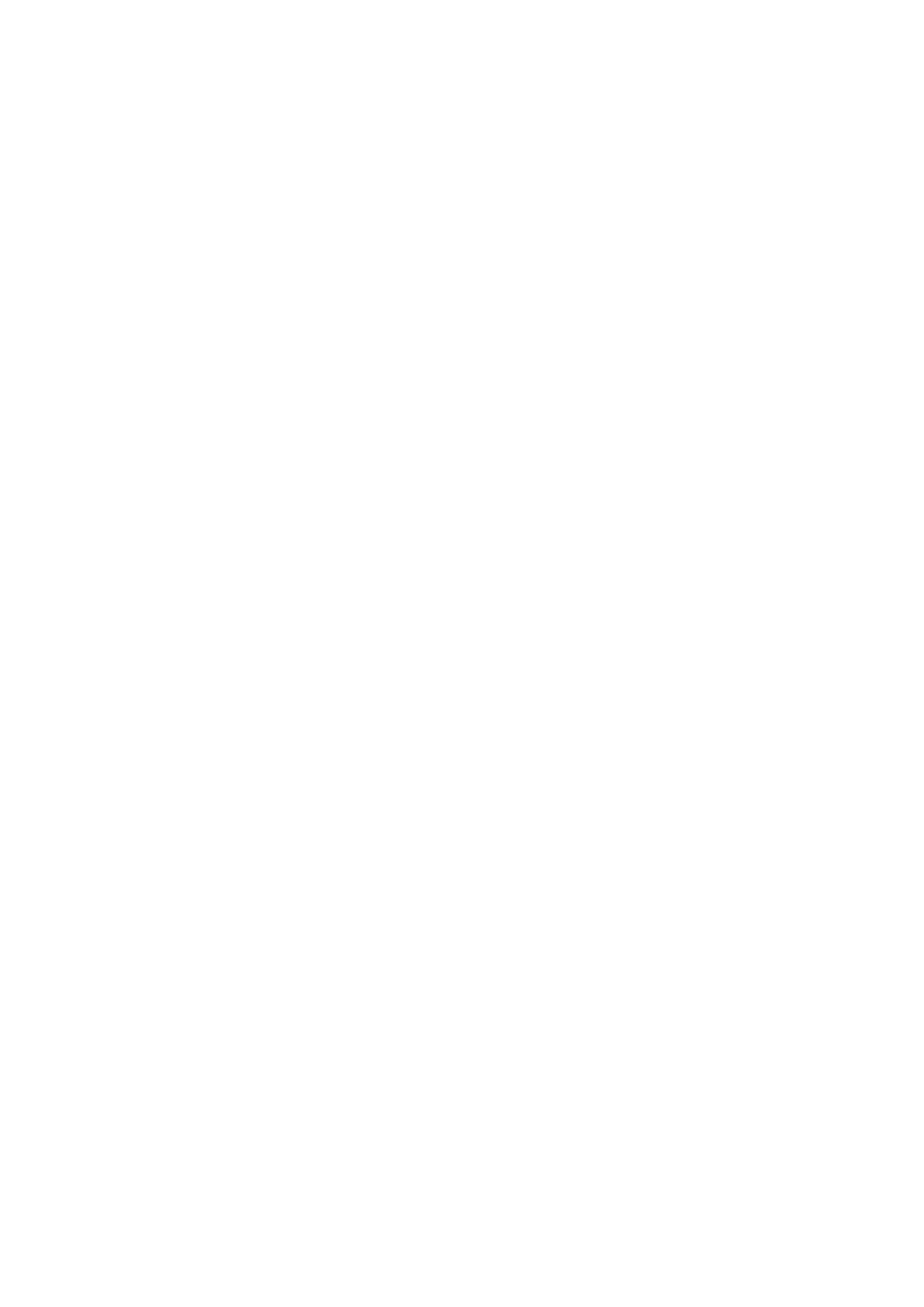# AUDIT, RISK AND IMPROVEMENT COMMITTEE MEETING MINUTES 19 MAY 2022

# **Minutes of the Audit, Risk and Improvement Committee Meeting held on Thursday, 19 May 2022**

**File No:** I2022/540

PRESENT: Cr M Swivel (arrived 11.58am), Cr A Hunter

- Staff: Mark Arnold (General Manager) Esmeralda Davis (Acting Director Corporate and Community Services) James Brickley (Manager Finance) Mila Jones (Governance and Internal Audit Coordinator) Phil Holloway (Director Infrastructure Services) Heather Sills (Corporate Planning and Improvement Coordinator) Colin Baker (Manager Business Systems & Technology)
- Community Representatives: Michael Georghiou, Bernard Grinberg, Phoebe Mwanza External Representatives: Jarrod Lean (Grant Thornton), Adam Kim (Grant Thornton), Georoid Fitzgerald (NSW Audit Office), Renee Moloney (TNR)

*At the commencement of the meeting, a vote was held to determine the new Chairperson. As a result of the vote, Michael Georghiou was elected as the Chair of the Committee.*

*Michael Georghiou (Chair) opened the meeting at 11.20am and acknowledged that the meeting was being held on Bundjalung Country.*

# APOLOGIES:

Cr Swivel advised he would not be present until later in the meeting.

DECLARATIONS OF INTEREST – PECUNIARY AND NON-PECUNIARY

There were no declarations of interest.

# **ADOPTION OF MINUTES FROM PREVIOUS MEETINGS**

## **Report No. 3.1 Minutes from Extraordinary Audit, Risk and Improvement Committee of 21 October 2021 File No:** I2021/1693

# **Committee Recommendation:**

That the minutes of the Audit, Risk and Improvement Committee (Extraordinary) Meeting held on 21 October 2021 be confirmed. (Georghiou/Hunter)

*The recommendation was put to the vote and declared carried.*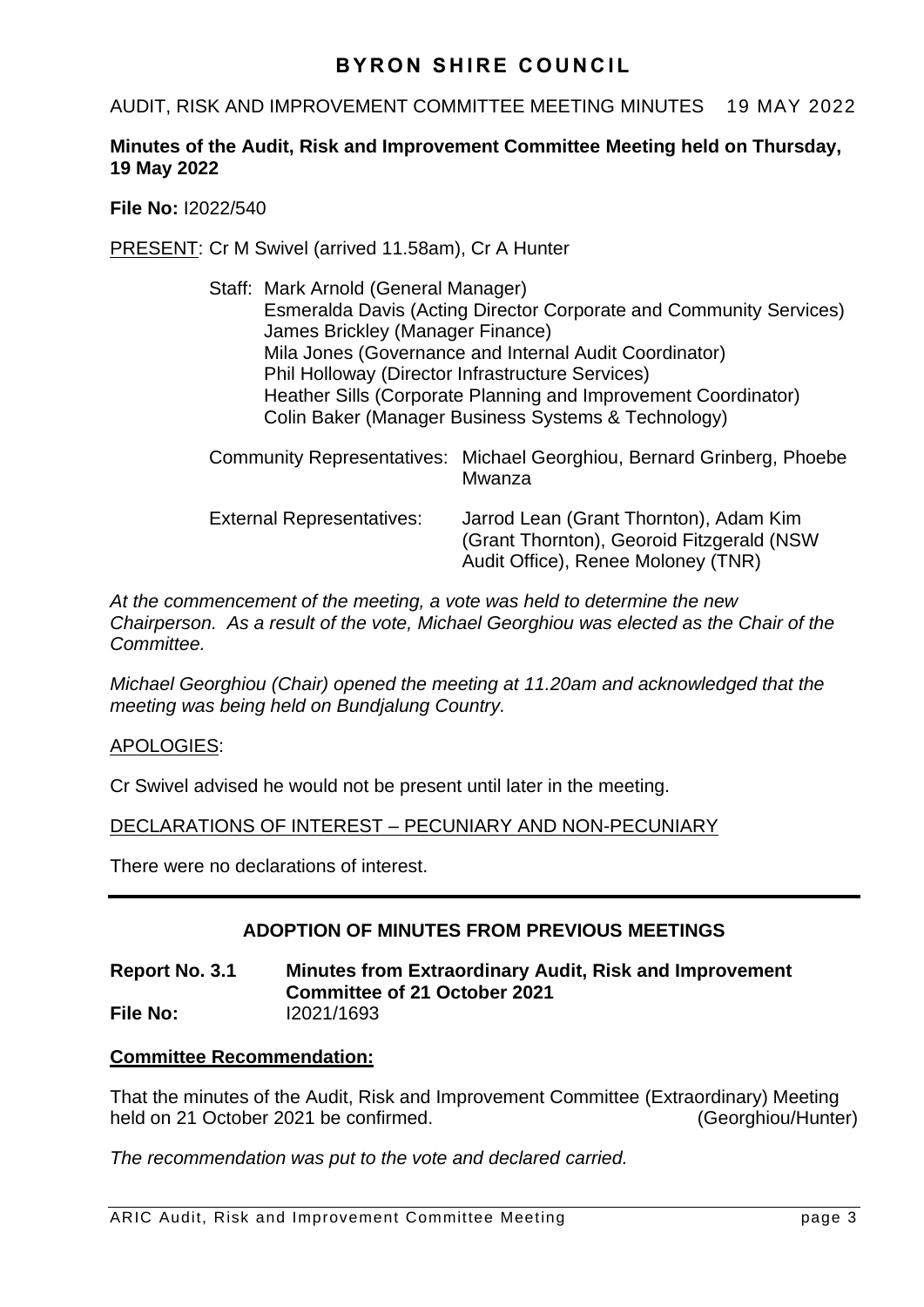# AUDIT, RISK AND IMPROVEMENT COMMITTEE MEETING MINUTES 19 MAY 2022

*Note: The minutes of the meeting held on 21 October 2021 were noted, and the Committee Recommendations adopted by Council, at the Ordinary Meeting held on 25 November 2021.*

## BUSINESS ARISING FROM PREVIOUS MINUTES

There was no business arising from previous minutes.

# **STAFF REPORTS - GENERAL MANAGER**

**Report No. 4.1 Election of Chairperson, Committee Overview and the Internal Audit Plan 2021-2024 File No:** I2022/342

## **Committee Recommendation:**

That the Audit, Risk and Improvement Committee:

- 1. Appoints Michael Georghiou as the Committee's Chairperson.
- 2. Notes sections 1 and 2 of the Three Year Strategic Internal Audit Program (2021- 2024) (Attachment 1 E2022/33306) and that the proposed plan for Q4 2021-2022 and Q1 of 2022-2023 be endorsed for approval by Council (Attachment 2 E2022/33747). A report is to be provided to the Committee at the next meeting on the plan for the remainder of 2022-2023 and 2023-2024.
- 3. Endorses for approval by Council that the Audit Plan for 2022-2023 is to include the optional Credit/Corporate Card audit. (Georghiou/Hunter)

*The recommendation was put to the vote and declared carried.*

## **Report No. 4.2 Fraud and Corruption Control update File No:** I2022/474

## **Committee Recommendation:**

That the Audit, Risk and Improvement Committee note the Fraud and Corruption Control update. (Georghiou/Hunter)

*The recommendation was put to the vote and declared carried.*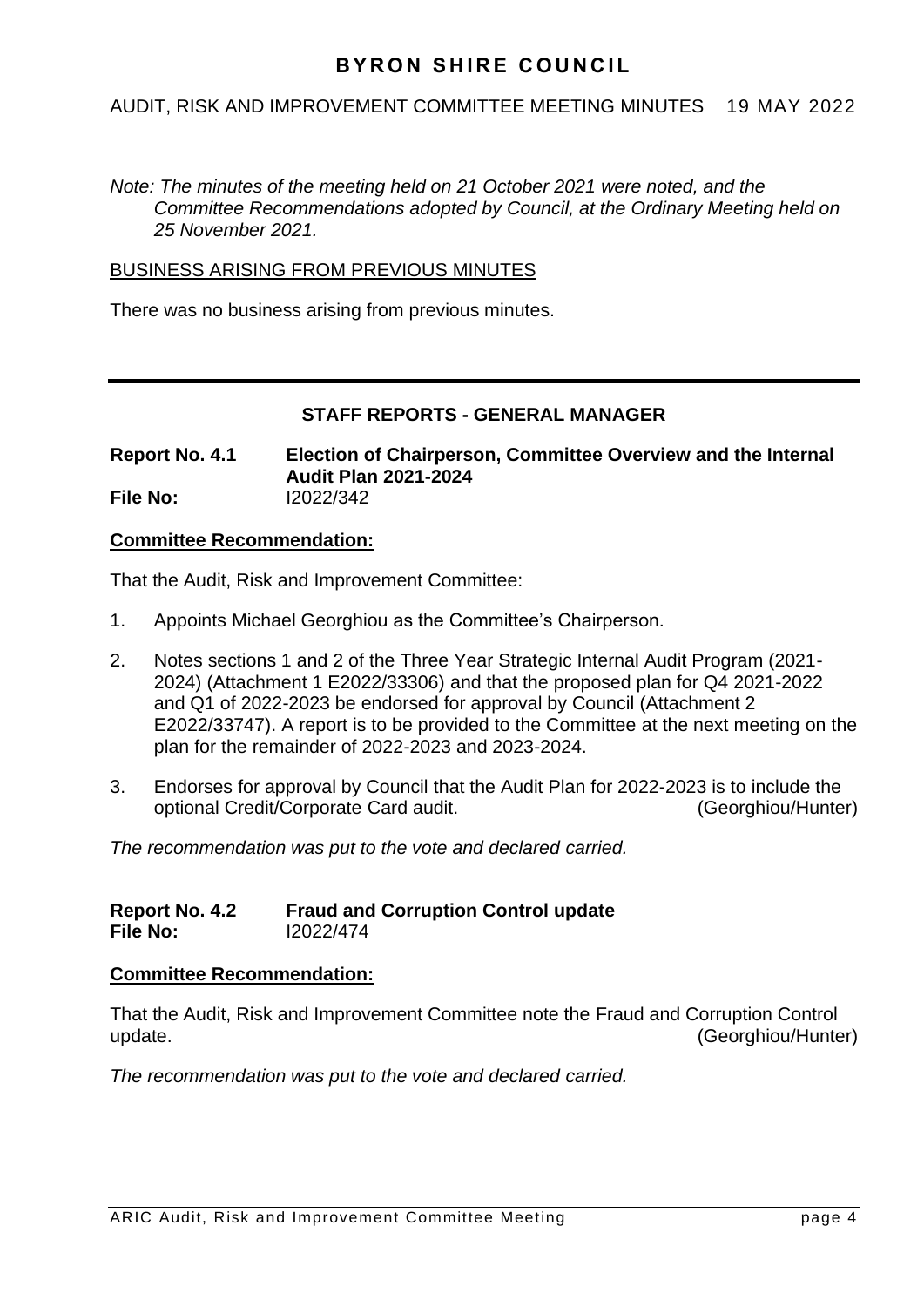# AUDIT, RISK AND IMPROVEMENT COMMITTEE MEETING MINUTES 19 MAY 2022

# **STAFF REPORTS - CORPORATE AND COMMUNITY SERVICES**

**Report No. 4.3 Audit, Risk and Improvement Committee Performance Assessment for 2021 File No:** I2021/1589

## **Committee Recommendation:**

That pursuant to Clause 10 of the Constitution of the Audit, Risk and Improvement Committee that the Audit, Risk and Improvement Committee notes the annual report of the Chair to Council. (Georghiou/Mwanza)

*The recommendation was put to the vote and declared carried.*

## **Report No. 4.4 Update on delegations in place 2020-2021 File No:** I2021/1665

## **Committee Recommendation:**

That the Audit, Risk and Improvement Committee notes this report. (Georghiou/Mwanza)

*Cr Swivel arrived at 11.58am.*

*The recommendation was put to the vote and declared carried.*

## **Report No. 4.5 Status of Council Policies 2020-2021 File No:** I2021/1666

## **Committee Recommendation:**

That the Audit, Risk and Improvement Committee notes the status of Council's policies as provided in this report. The contract of the contract of the contract of the contract of the contract of the contract of the contract of the contract of the contract of the contract of the contract of the contract of the c

*The recommendation was put to the vote and declared carried..*

*The order of business was changed to deal with reports 4.7, 5.3, 5.9, 5.4, 5.6, 5.8 and 5.10 next on the Agenda.*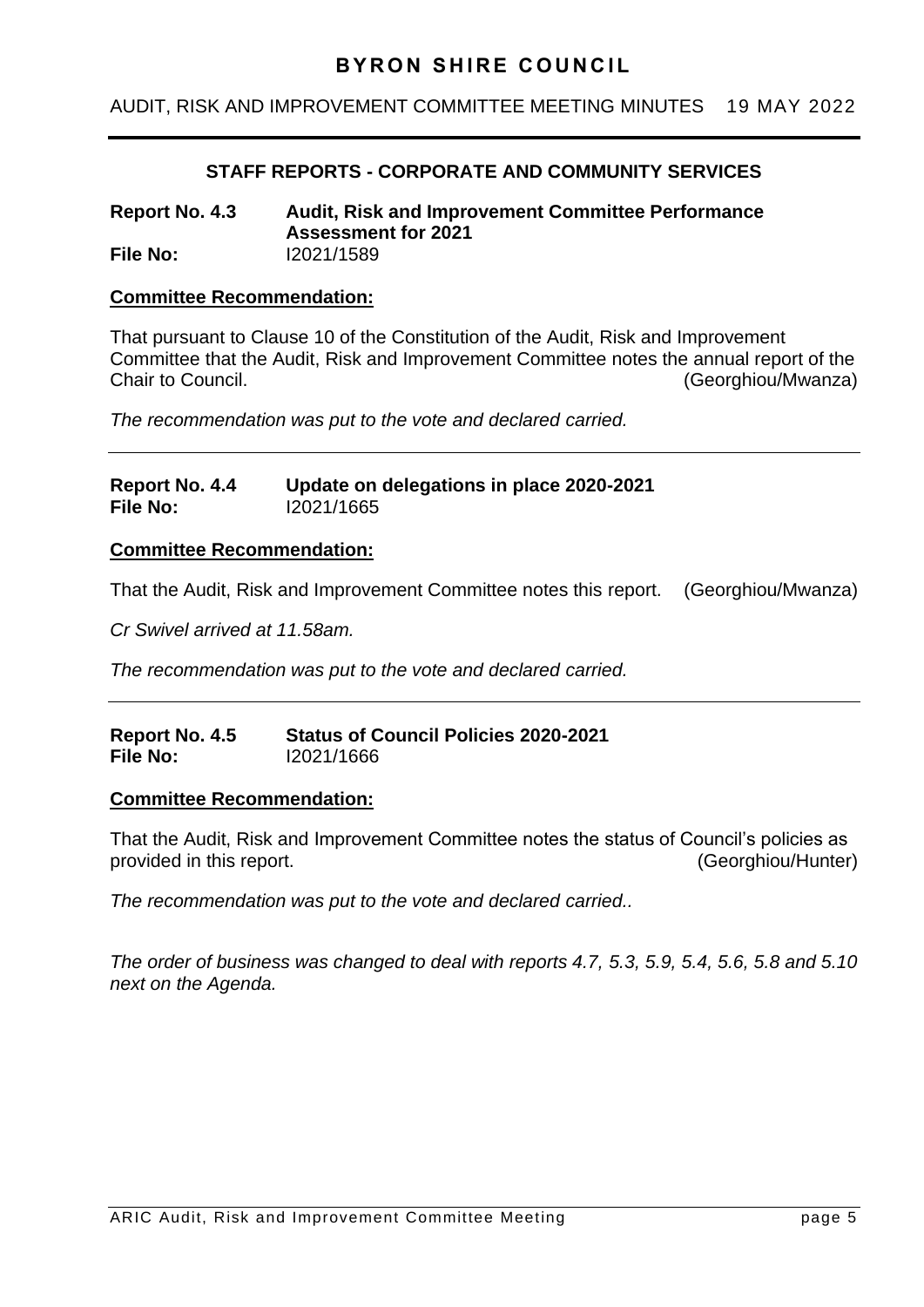# AUDIT, RISK AND IMPROVEMENT COMMITTEE MEETING MINUTES 19 MAY 2022

#### **Report No. 4.7 Draft Audit, Risk and Improvement Committee Constitution and 2022 Agenda Schedule File No:** I2022/340

## **Committee Recommendation:**

That the Audit, Risk and Improvement Committee:

- 1. Defers consideration of the constitution to receive feedback from the Committee and that the Constitution be reported back to the Committee with feedback prior to being reported to Council for adoption.
- 2. Endorses the Agenda Schedule for 2022 (Attachment 2 E2022/32044) subject to consideration of financial information being received by the Committee members. (Georghiou/Hunter)

*The recommendation was put to the vote and declared carried.*

# **PROCEDURAL MOTION**

## **Committee Recommendation:**

That the Committee moves into Confidential Session under the Local Government Act as follows:

## **Report 5.3:**

- 1. That pursuant to Section 10A(2)(f) of the Local Government Act, 1993, the Committee move into Confidential Session to discuss Cyber Security and IT System Outages Quartertly Update.
- 2. That the reasons for closing the meeting to the public to consider this item be that the report contains:
	- a) details of systems and/or arrangements that have been implemented to protect council, councillors, staff and Council property
- 3. That on balance it is considered that receipt and discussion of the matter in open Committee would be contrary to the public interest, as:

Exposes security risk and vulnerabilities that could assist unauthorised threats to Council's information and systems

## **Report 5.9:**

1. That pursuant to Section 10A(2)(f) of the Local Government Act, 1993, the Committee move into Confidential Session to discuss the report Cyber Security and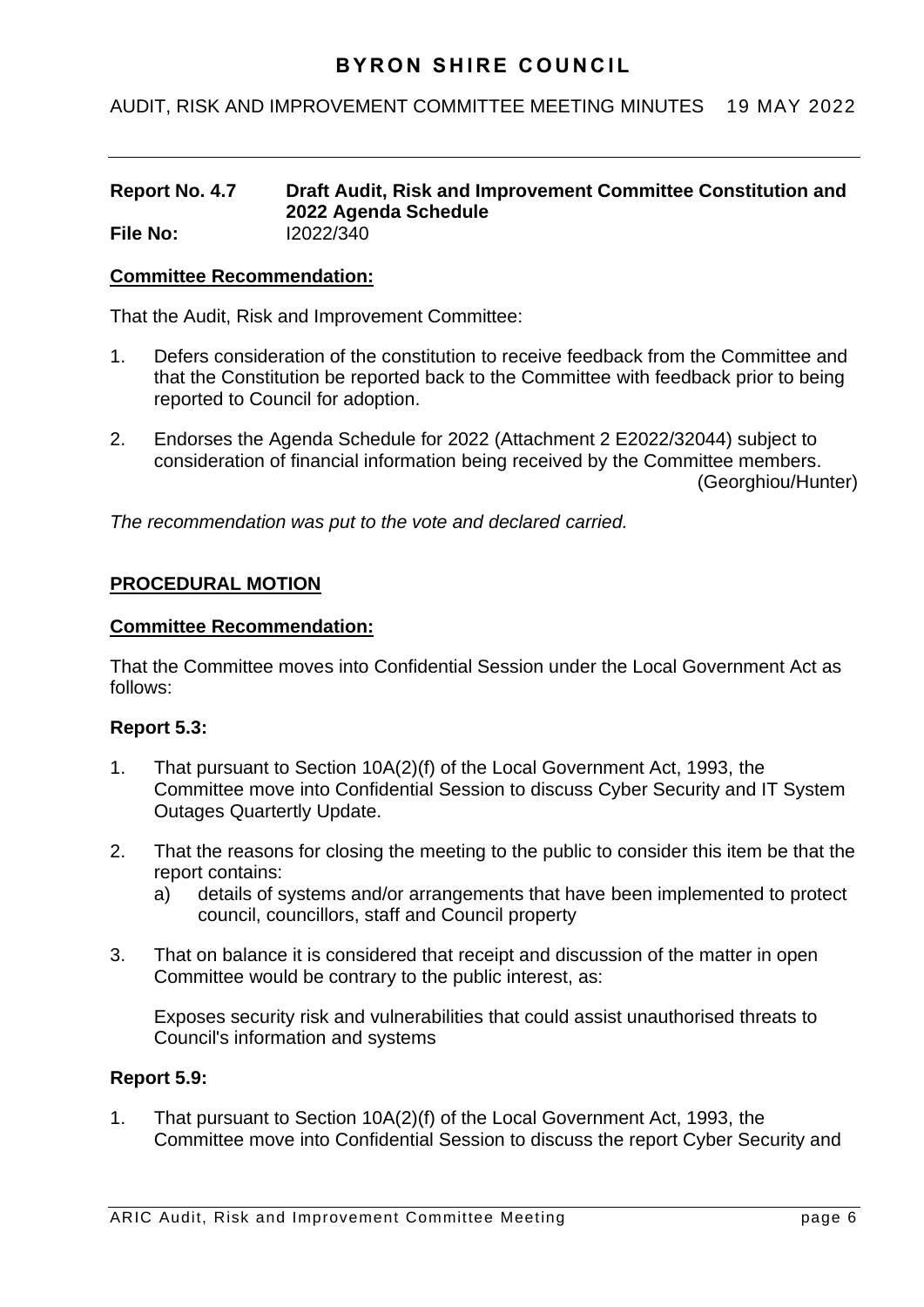# AUDIT, RISK AND IMPROVEMENT COMMITTEE MEETING MINUTES 19 MAY 2022

IT System Outages Quarterly Update.

- 2. That the reasons for closing the meeting to the public to consider this item be that the report contains:
	- a) details of systems and/or arrangements that have been implemented to protect council, councillors, staff and Council property
- 3. That on balance it is considered that receipt and discussion of the matter in open Committee would be contrary to the public interest, as:

Exposes security risk and vulnerabilities that could assist unauthorised threats to Council's information and systems.

## **Report 5.4:**

- 1. That pursuant to Section 10A(2)(f) of the Local Government Act, 1993, the Committee move into Confidential Session to discuss the report 2021 Year End Audit Management Letter.
- 2. That the reasons for closing the meeting to the public to consider this item be that the report contains:
	- a) details of systems and/or arrangements that have been implemented to protect council, councillors, staff and Council property
- 3. That on balance it is considered that receipt and discussion of the matter in open Committee would be contrary to the public interest, as:

Nature and content of audit reports is for operational purposes and report details information about Council systems, controls and processes.

## **Report 5.6:**

- 1. That pursuant to Section 10A(2)(d)i of the Local Government Act, 1993, the Committee move into Confidential Session to discuss the report Internal Audit Report - 2021-2022 Quarters 2 and 3.
- 2. That the reasons for closing the meeting to the public to consider this item be that the report contains:
	- a) commercial information of a confidential nature that would, if disclosed prejudice the commercial position of the person who supplied it
- 3. That on balance it is considered that receipt and discussion of the matter in open Committee would be contrary to the public interest, as:

nature and content of internal audit report is for operational purposes.

## **Report 5.8:**

1. That pursuant to Section 10A(2)(f) of the Local Government Act, 1993, the Committee move into Confidential Session to discuss the report 2021-2022 External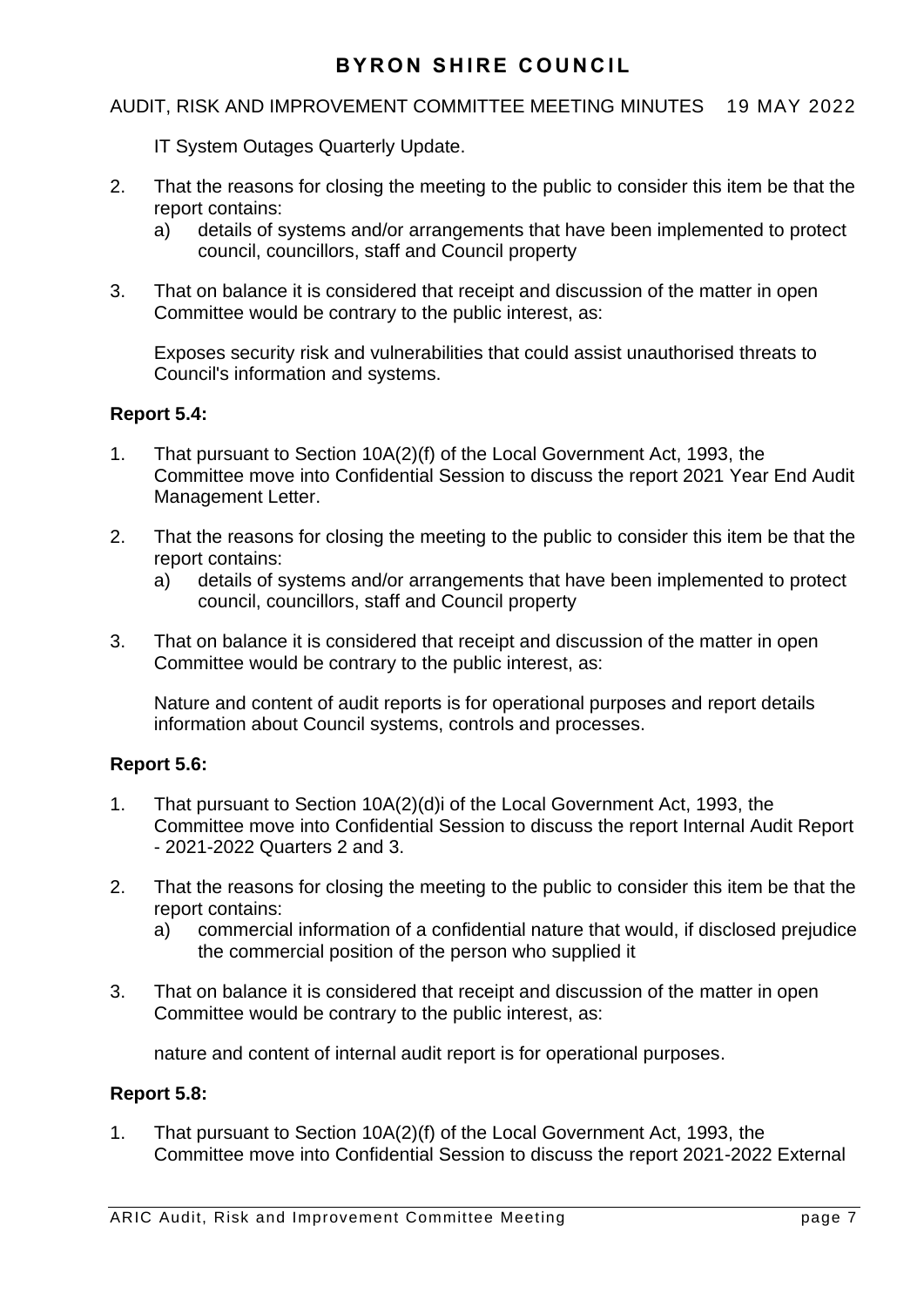# AUDIT, RISK AND IMPROVEMENT COMMITTEE MEETING MINUTES 19 MAY 2022

Audit Engagement Plan.

- 2. That the reasons for closing the meeting to the public to consider this item be that the report contains:
	- a) details of systems and/or arrangements that have been implemented to protect council, councillors, staff and Council property
- 3. That on balance it is considered that receipt and discussion of the matter in open Committee would be contrary to the public interest, as:

The report contains details of systems and/or arrangements that have been implemented to protect Council, Councillors, Staff and Council property.

## **Report 5.10:**

- 1. That pursuant to Section 10A(2)(f) of the Local Government Act, 1993, the Committee move into Confidential Session to discuss the report Recognition of Rural Fire Service Assets.
- 2. That the reasons for closing the meeting to the public to consider this item be that the report contains:
	- a) details of systems and/or arrangements that have been implemented to protect council, councillors, staff and Council property
- 3. That on balance it is considered that receipt and discussion of the matter in open Committee would be contrary to the public interest, as:

Determination of approach for recording assets related to the Rural Fire Service (Georghiou/Hunter)

*The recommendation was put to the vote and declared carried.*

## **Report No. 5.3 CONFIDENTIAL - Cyber Security and IT System Outages Quarterly Update File No:** I2021/1761

## **Committee Recommendation:**

That the Audit Risk and Improvement Committee:

- 1. Notes the report.
- 2. Receives ongoing cyber security and system outage status reports.

(Georghiou/Mwanza)

*The recommendation was put to the vote and declared carried.*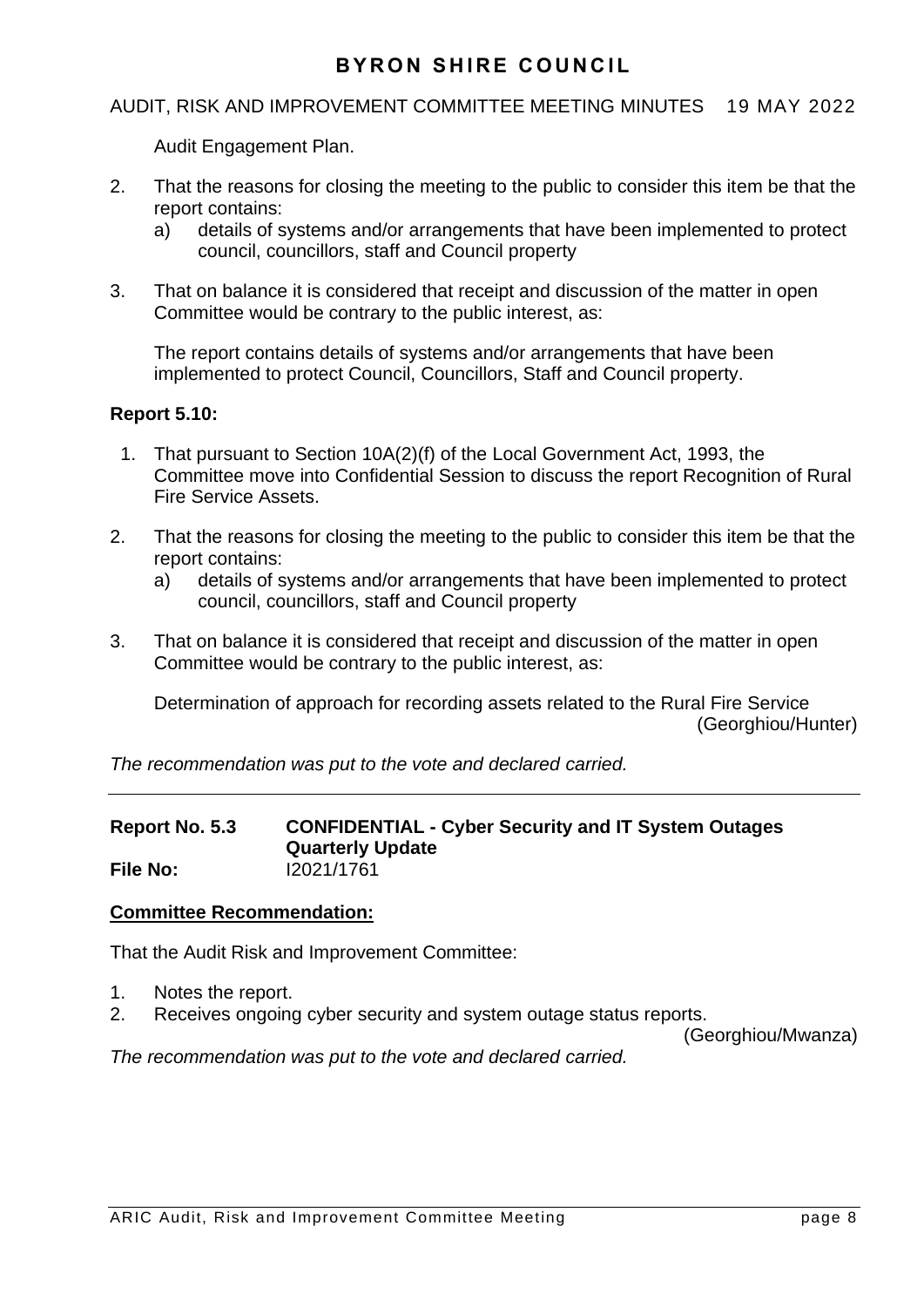# AUDIT, RISK AND IMPROVEMENT COMMITTEE MEETING MINUTES 19 MAY 2022

#### **Report No. 5.9 CONFIDENTIAL - Cyber Security and IT System Outages Quarterly Update File No:** I2022/394

## **Committee Recommendation:**

That the Audit Risk and Improvement Committee:

- 1. Notes the report
- 2. Receives ongoing cyber security and system outage status reports

(Georghiou/Mwanza)

*The recommendation was put to the vote and declared carried.*

**Report No. 5.4 CONFIDENTIAL - 2021 Year End Audit Management Letter File No:** I2021/1774

## **Committee Recommendation:**

That the Audit, Risk and Improvement Committee recommends to Council:

That the comments provided by Management in response to issues raised in the 2021 Year End Audit Management Letter (#E2021/134318) be noted by Council. (Georghiou/Hunter)

*The recommendation was put to the vote and declared carried.*

#### **Report No. 5.6 CONFIDENTIAL - Internal Audit Report - 2021-2022 Quarters 2 and 3 File No:** I2022/147

## **Committee Recommendation:**

That the Audit, Risk and Improvement Committee:

- 1. Notes the Summary of Internal Audit Recommendations for Quarter 2 2021-2022 (Attachment 1 E2022/15709) and Quarter 3 2021-2022 (Attachment 2 E2022/37933).
- 2. Endorses the recommendations from the Executive Team to close off 23 internal audit recommendations from Quarters 2 and 3 2021-2022 as listed in Table 1 of this report (which is a summary from Attachment 3 E2022/8328 and Attachment 4 E2022/33146).
- 3. Recommends to Council that management be requested to implement the recommendations made in the Internal Audit of Pay Parking – February 2022 (Attachment 5 E2022/10589) and the Internal Audit of Cyber Security – April 2022 (Attachment 6 E2022/39688). (Georghiou/Swivel)